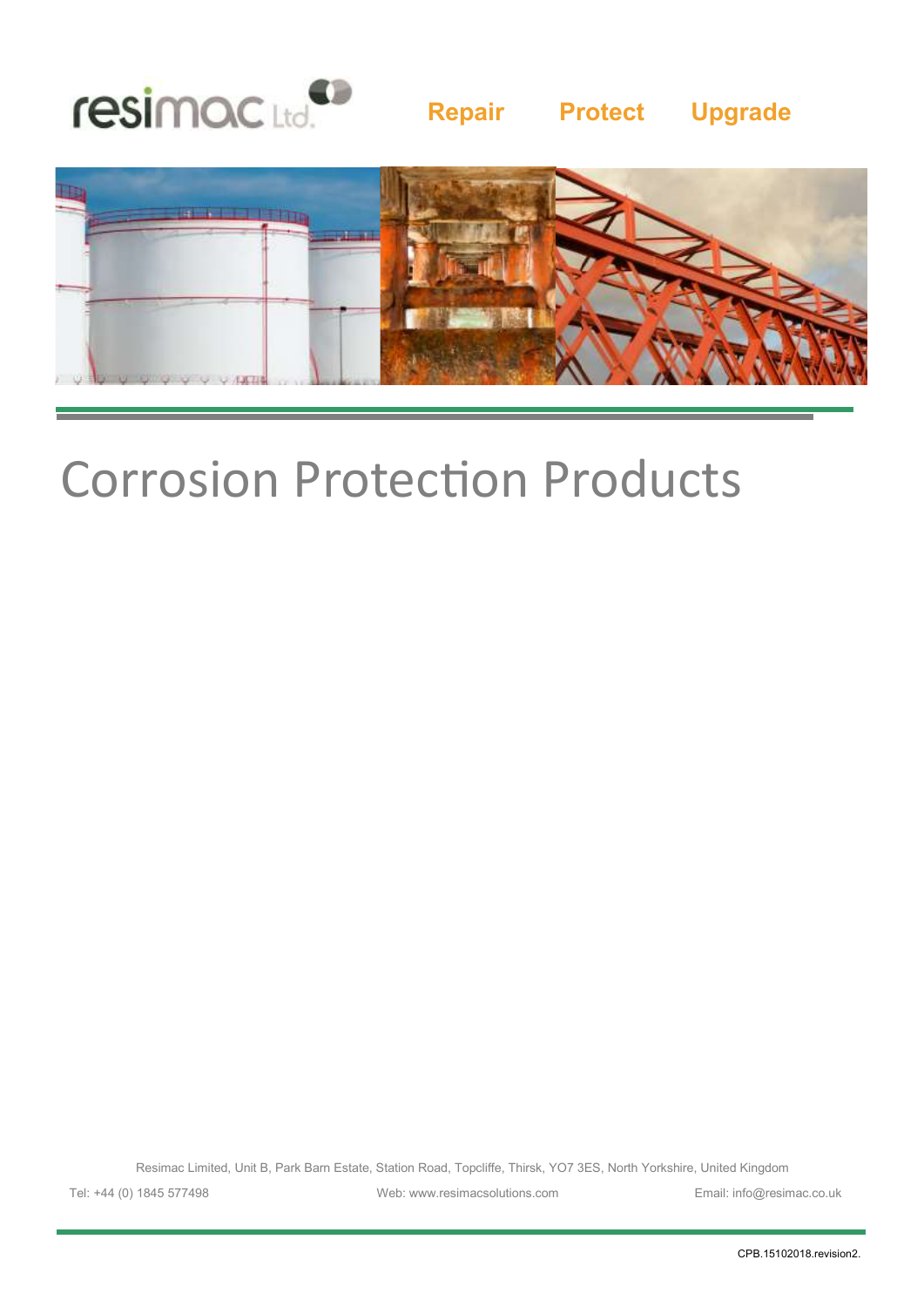## **Introduction to Resimac**

Resimac Corrosion Protection products are ideal for protecting metallic and concrete surfaces from weathering and UV degradation. Our product range covers a wide range of materials including water based flexible membranes, solvent based epoxy and polyurethane coatings and high build solvent free epoxy base coats.

Resimac products are manufactured in the UK and exported to over 40 countries worldwide, we are able provide local solutions in North America, South America, Africa, Europe, Middle East and Asia using our approved contractor network.

Resimac Corrosion Protection products are used in many industries and through our extensive worldwide network of contractors we are able to offer onsite technical support, training, presentations & seminars backed by project method statements & specifications.

> **Oil & Gas Power Water Chemical Marine Petrochemical**

**Paper & Pulp**













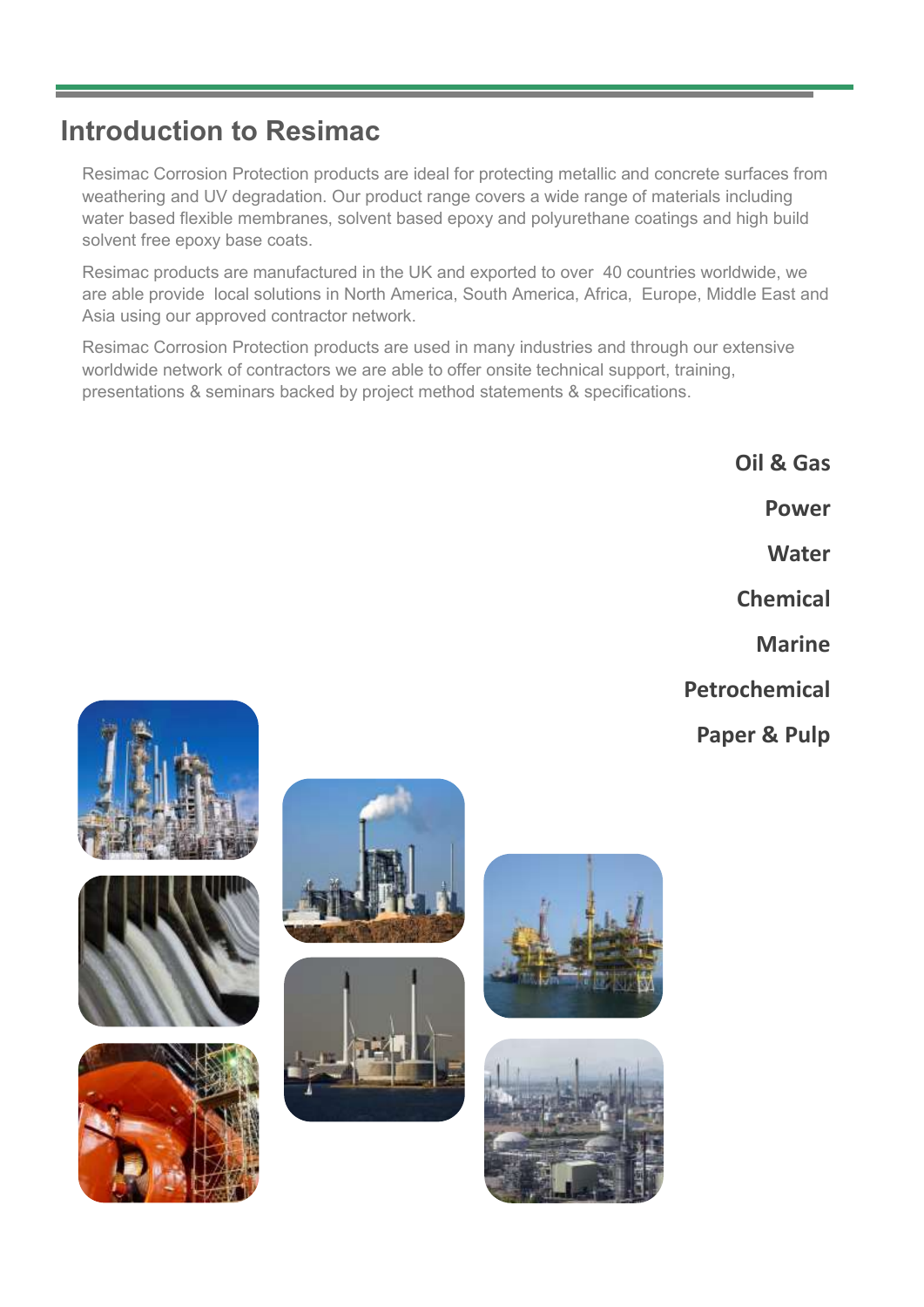## **Resimac Corrosion Protection Product Range**

| <b>Concrete Primer</b>                                                                                               |                                                                                                                                            | <b>Resichem 503 SPEP</b>                                                                                                                         | <b>Solvent Free Epoxy</b>                                                                                                     |                                        |  |  |
|----------------------------------------------------------------------------------------------------------------------|--------------------------------------------------------------------------------------------------------------------------------------------|--------------------------------------------------------------------------------------------------------------------------------------------------|-------------------------------------------------------------------------------------------------------------------------------|----------------------------------------|--|--|
| Low viscosity solvent free<br>epoxy primer for concrete<br>and cementitious surfaces                                 | Apply at 100-150 microns per<br>coat<br>Brush, roller or standard airless<br>spray applied                                                 | Mechanically prepared or<br>scarified surfaces<br>Apply to surfaces with 8% or<br>less moisture content                                          | Usable life 25-30 mins<br>Minimum over coating<br>6 hours<br>Maximum over coating<br>24 hours                                 | Clear                                  |  |  |
| <b>Damp Concrete Primer</b>                                                                                          |                                                                                                                                            | <b>Resichem 505 Damp Seal</b>                                                                                                                    | <b>Solvent Free Epoxy</b>                                                                                                     |                                        |  |  |
| Low viscosity solvent free<br>epoxy primer for damp<br>concrete and cementitious<br>surfaces                         | Apply at 100-150 microns per<br>coat<br>Brush, roller or standard airless<br>spray applied                                                 | Mechanically prepared or<br>scarified surfaces<br>Apply to surfaces with 25% or<br>less moisture content                                         | Usable life 45 mins<br>Minimum over coating<br>8 hours<br>Maximum over coating<br>24 hours                                    | Amber                                  |  |  |
| <b>Base Coat for Steel or Concrete</b>                                                                               |                                                                                                                                            | <b>Resichem 501 CRSG</b>                                                                                                                         | <b>Solvent Free Epoxy</b>                                                                                                     |                                        |  |  |
| High build solvent free epoxy<br>coating for steel or primed<br>concrete surfaces                                    | Apply at 250-350 microns per<br>coat<br>Brush, roller or standard airless<br>spray applied                                                 | Mechanical surface<br>preparation ST2/ ST3<br>Abrasive blast cleaning surface<br>preparation ISO 8501/4<br>Standard SA2.5 (SSPC SP10/<br>NACE 2) | Usable life 20-25 mins<br>Minimum over coating<br>6 hours<br>Maximum over coating<br>36 hours                                 | Light grey<br>Dark grey<br><b>Blue</b> |  |  |
| <b>Base Coat for Steel or Concrete</b>                                                                               |                                                                                                                                            | <b>Resichem 506 Aluprime</b>                                                                                                                     | <b>Solvent Based Epoxy</b>                                                                                                    |                                        |  |  |
| Thin film solvent based epoxy<br>coating for steel or metallic<br>surfaces                                           | Apply at 100 microns per coat<br>Brush, roller or standard airless<br>spray applied                                                        | Manually or Mechanical<br>surface preparation ST2/ ST3<br>Hydroblasting NACE WJ4-<br>WJ3                                                         | Usable life 2 hours<br>Minimum over coating<br>8 hours<br>Maximum over coating<br>36 hours                                    | Mid grey                               |  |  |
| <b>Base Coat Hot Steel Surfaces</b>                                                                                  |                                                                                                                                            | Resichem 530 HA100                                                                                                                               | <b>Solvent Free Epoxy</b>                                                                                                     |                                        |  |  |
| Single component heat acti-<br>vated epoxy novolac coating<br>for application to hot process<br>surfaces 100°C-240°C | Apply in multiple coats at 75-<br>125 microns per coat<br>Brush, roller or standard airless   Mechanical surface prepara-<br>spray applied | Manually prepared surfaces<br>using hand tools<br>tion ST2/ ST3<br>Hydroblasting NACE WJ4-<br>WJ3                                                | <b>Touch Dry</b><br>$100^{\circ}$ C<br>50 mins<br>120°C<br>25 mins<br>140°C<br>7 mins<br>160°C<br>90 secs<br>180°C<br>45 secs | Red                                    |  |  |
| <b>UV Stable Top Coat</b>                                                                                            |                                                                                                                                            | <b>Resichem 508 UVPU</b>                                                                                                                         | <b>Solvent Based PU</b>                                                                                                       |                                        |  |  |
| Low viscosity solvent based<br>polyurethane top coat with<br>excellent UV stability                                  | Apply at 75-125 microns per<br>coat<br>Brush, roller or standard airless<br>spray applied                                                  | Apply to surfaces primed using<br>Resichem 503 SPEP, 505<br>Damp Seal, 501 CRSG or 506<br>Aluprime                                               | Usable life 2 hours<br>Minimum over coating<br>1.5 hours<br>Maximum over coating<br>36 hours                                  | Any RAL or BS<br>colour                |  |  |
| <b>UV Stable Top Coat</b>                                                                                            |                                                                                                                                            | <b>Resichem 554 RB Membrane</b>                                                                                                                  | <b>Solvent Based Acrylic</b>                                                                                                  |                                        |  |  |
| Single component solvent<br>based rubberised acrylic top<br>coat capable of curing at<br>temperatures as low as 5°C  | Apply at 1mm per coat<br>Brush or roller applied                                                                                           | Apply to directly to manually or<br>mechanical prepared surfaces<br>Apply to surfaces primed with<br>501 CRSG or 506 Aluprime                    | <b>Shower Resistant</b><br>15 mins<br>Touch Dry 1-2 hours                                                                     | Light grey<br>Dark grey<br>White       |  |  |
| <b>UV Stable Top Coat</b>                                                                                            |                                                                                                                                            | <b>Resichem 555 Resinox</b>                                                                                                                      | <b>Water Based Acrylic</b>                                                                                                    |                                        |  |  |

| ----------------                                      |                                      |                                                             |                                    |                              |  |  |
|-------------------------------------------------------|--------------------------------------|-------------------------------------------------------------|------------------------------------|------------------------------|--|--|
|                                                       |                                      |                                                             |                                    |                              |  |  |
| Single component water<br>based acrylic membrane with | Apply at 400-500 microns per<br>coat | Apply directly to manually,<br>mechanically or hydroblasted | Usable life 30 mins                | White                        |  |  |
| excellent elongation and<br>flexibility               | Brush, roller or standard airless    | prepared surfaces                                           | Minimum over coating<br>30 mins    | Light Grey<br>(Can be tinted |  |  |
|                                                       | spray applied                        | Apply to surface primed with<br>501 CRSG or 506 Alurpime    | Maximum over coating<br>Indefinite | to BS/RAL<br>colours)        |  |  |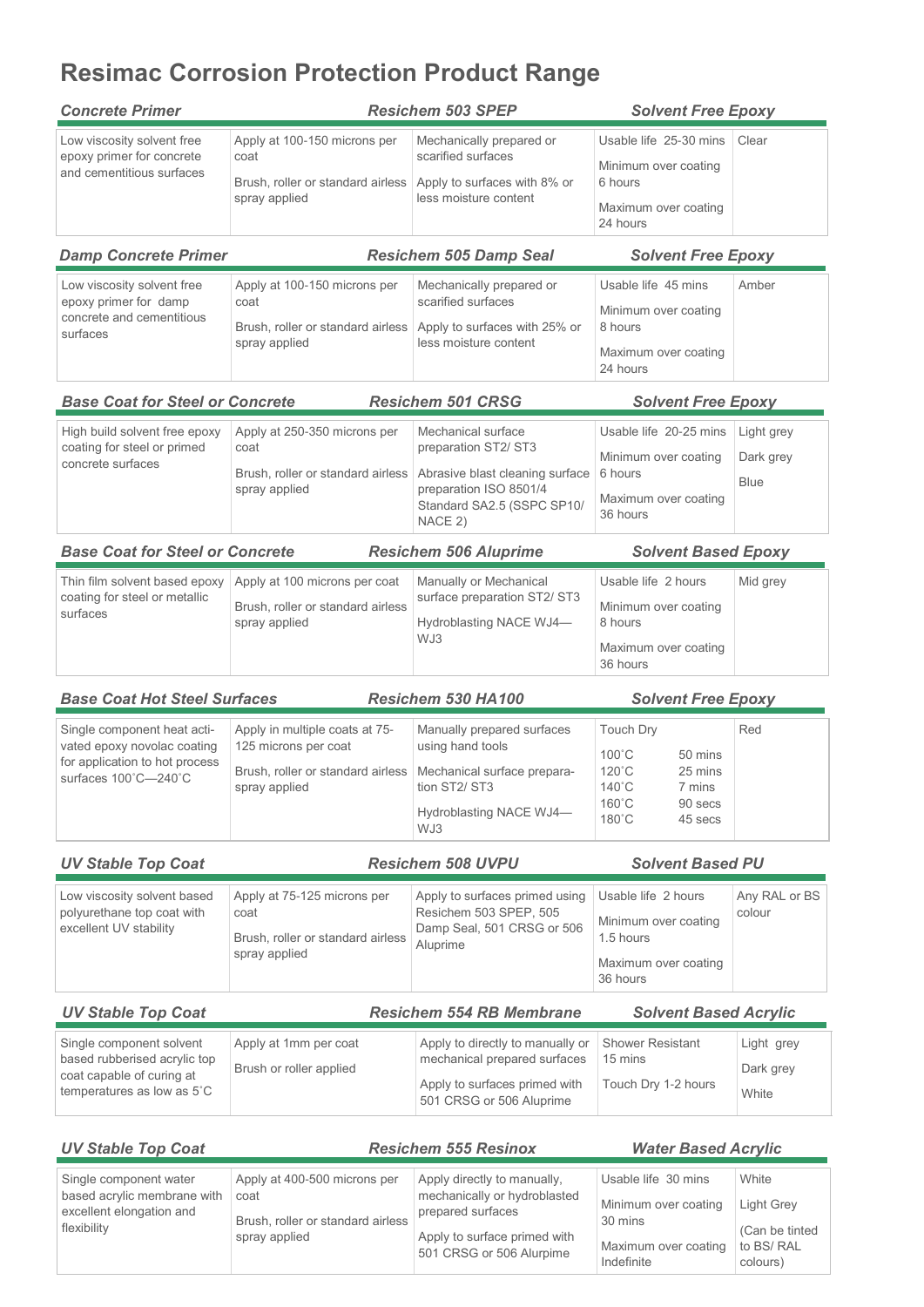## **Resimac Corrosion Protection Product Range**

### *BS EN ISO 12944 Classification of Resimac Products*

| <b>Corrosive Category</b>             | Examples of typical environments in rural, industrial & marine climates                           |                                                                                                                                 |  |  |  |  |  |  |  |
|---------------------------------------|---------------------------------------------------------------------------------------------------|---------------------------------------------------------------------------------------------------------------------------------|--|--|--|--|--|--|--|
|                                       | <b>Exterior</b>                                                                                   | <b>Interior</b>                                                                                                                 |  |  |  |  |  |  |  |
| C <sub>2</sub> LOW                    | Atmospheres with low level of pollution. Mostly rural areas                                       | Unheated buildings where condensation may occur, for example,<br>depots, warehouses, sports halls                               |  |  |  |  |  |  |  |
| <b>C3 MEDIUM</b>                      | Urban and Industrial atmospheres, moderate sulphur<br>dioxide pollution, areas with low salinity. | Production rooms with high humidity and some air pollution, for<br>example, breweries, food production                          |  |  |  |  |  |  |  |
| <b>C4 HIGH</b>                        | Industrial areas and Coastal area with moderate salinity                                          | Rooms and areas with high humidity, low risk of chemical vapour and<br>splash, for example, swimming pools, chemical production |  |  |  |  |  |  |  |
| <b>C5-I VERY HIGH</b><br>(INDUSTRIAL) | Industrial areas with high humidity and aggressive<br>atmosphere                                  | Buildings and areas with almost permanent condensation and with<br>high pollution                                               |  |  |  |  |  |  |  |
| <b>C5-M VERY HIGH</b><br>(MARINE)     | Coastal and offshore areas with high salinity                                                     | Buildings and areas with almost permanent condensation and with<br>high pollution                                               |  |  |  |  |  |  |  |

### **C2 Low Corrosive Environment**

|                     |                 | Low levels of pollution, rural areas |                |                           |                 |                |                           |                            |                                                     |
|---------------------|-----------------|--------------------------------------|----------------|---------------------------|-----------------|----------------|---------------------------|----------------------------|-----------------------------------------------------|
| <b>Surface Prep</b> | <b>Standard</b> | Primer                               | No of<br>Coats | DFT per coat<br>(microns) | <b>Top Coat</b> | No of<br>Coats | DFT per coat<br>(microns) | <b>Total DFT</b><br>system | <b>Expected Design Life to</b><br>first maintenance |
| <b>Manual</b>       | ST <sub>2</sub> | 555 Resinox                          | 1              | 250                       | 555 Resinox     | 1              | 250                       | 500                        | <b>15 YEARS</b>                                     |
| <b>Mechanical</b>   | ST <sub>3</sub> | 555 Resinox                          | 1              | 250                       | 555 Resinox     | 1              | 250                       | 500                        | 20 YEARS                                            |
| <b>Mechanical</b>   | ST <sub>3</sub> | 506 Aluprime                         | 1              | 100                       | 554 RB Membrane | $\overline{2}$ | 150                       | 400                        | <b>20-25 YEARS</b>                                  |
| <b>Mechanical</b>   | ST <sub>3</sub> | 506 Aluprime                         | 1              | 100                       | 555 Resinox     | $\overline{2}$ | 250                       | 600                        | 25 YEARS +                                          |

### **C3 Medium Corrosive Environment**

|                       |                                  | Urban & Industrial atmospheres, moderate sulphur dioxide |                |                           |                 |                |                           |                            |                                                     |
|-----------------------|----------------------------------|----------------------------------------------------------|----------------|---------------------------|-----------------|----------------|---------------------------|----------------------------|-----------------------------------------------------|
| <b>Surface Prep</b>   | Standard                         | Primer                                                   | No of<br>Coats | DFT per coat<br>(microns) | <b>Top Coat</b> | No of<br>Coats | DFT per coat<br>(microns) | <b>Total DFT</b><br>system | <b>Expected Design Life to</b><br>first maintenance |
| <b>Mechanical</b>     | <b>ST2-ST3</b>                   | 506 Aluprime                                             | $\overline{2}$ | 100                       | <b>508 UVPU</b> |                | 100                       | 300                        | 20 YEARS                                            |
| <b>Mechanical</b>     | ST <sub>2</sub> -ST <sub>3</sub> | <b>501 CRSG</b>                                          | $\overline{A}$ | 350                       | <b>508 UVPU</b> |                | 100                       | 450                        | <b>20-25 YEARS</b>                                  |
| <b>Hydroblast</b>     | $3000$ psi+                      | 555 Resinox                                              | 4              | 300                       | 555 Resinox     |                | 300                       | 600                        | 20 YEARS                                            |
| <b>Abrasive Blast</b> | <b>SA2.5</b>                     | 506 Aluprime                                             | $\overline{2}$ | 100                       | <b>508 UVPU</b> |                | 100                       | 300                        | 25 YEARS                                            |
| <b>Abrasive Blast</b> | <b>SA 2.5</b>                    | <b>501 CRSG</b>                                          |                | 350                       | <b>508 UVPU</b> |                | 100                       | 450                        | <b>UP TO 30 YEARS</b>                               |

### **C4 High Corrosive Environment**

|                       |                                  | <b>Industrial &amp; Coastal areas with moderate salinity</b> |                |                           |                 |                |                           |                            |                                                     |
|-----------------------|----------------------------------|--------------------------------------------------------------|----------------|---------------------------|-----------------|----------------|---------------------------|----------------------------|-----------------------------------------------------|
| <b>Surface Prep</b>   | Standard                         | Primer                                                       | No of<br>Coats | DFT per coat<br>(microns) | <b>Top Coat</b> | No of<br>Coats | DFT per coat<br>(microns) | <b>Total DFT</b><br>system | <b>Expected Design Life to</b><br>first maintenance |
| <b>Mechanical</b>     | ST <sub>2</sub> -ST <sub>3</sub> | 506 Aluprime                                                 | $\overline{2}$ | 100                       | <b>508 UVPU</b> | 1              | 100                       | 300                        | <b>17-20 YEARS</b>                                  |
| <b>Mechanical</b>     | <b>ST2-ST3</b>                   | <b>501 CRSG</b>                                              | 1              | 350                       | <b>508 UVPU</b> | 1              | 100                       | 450                        | 20 YEARS                                            |
| <b>Hydroblast</b>     | ST <sub>3</sub>                  | 555 Resinox                                                  | 1              | 300                       | 555 Resinox     | 1              | 300                       | 600                        | <b>15-17 YEARS</b>                                  |
| <b>Abrasive Blast</b> | <b>SA2.5</b>                     | 506 Aluprime                                                 | $\overline{2}$ | 100                       | 508 UVPU        | 1              | 100                       | 300                        | <b>20-25 YEARS</b>                                  |
| <b>Abrasive Blast</b> | <b>SA 2.5</b>                    | <b>501 CRSG</b>                                              | 1              | 350                       | <b>508 UVPU</b> | 1              | 100                       | 450                        | <b>25-30 YEARS</b>                                  |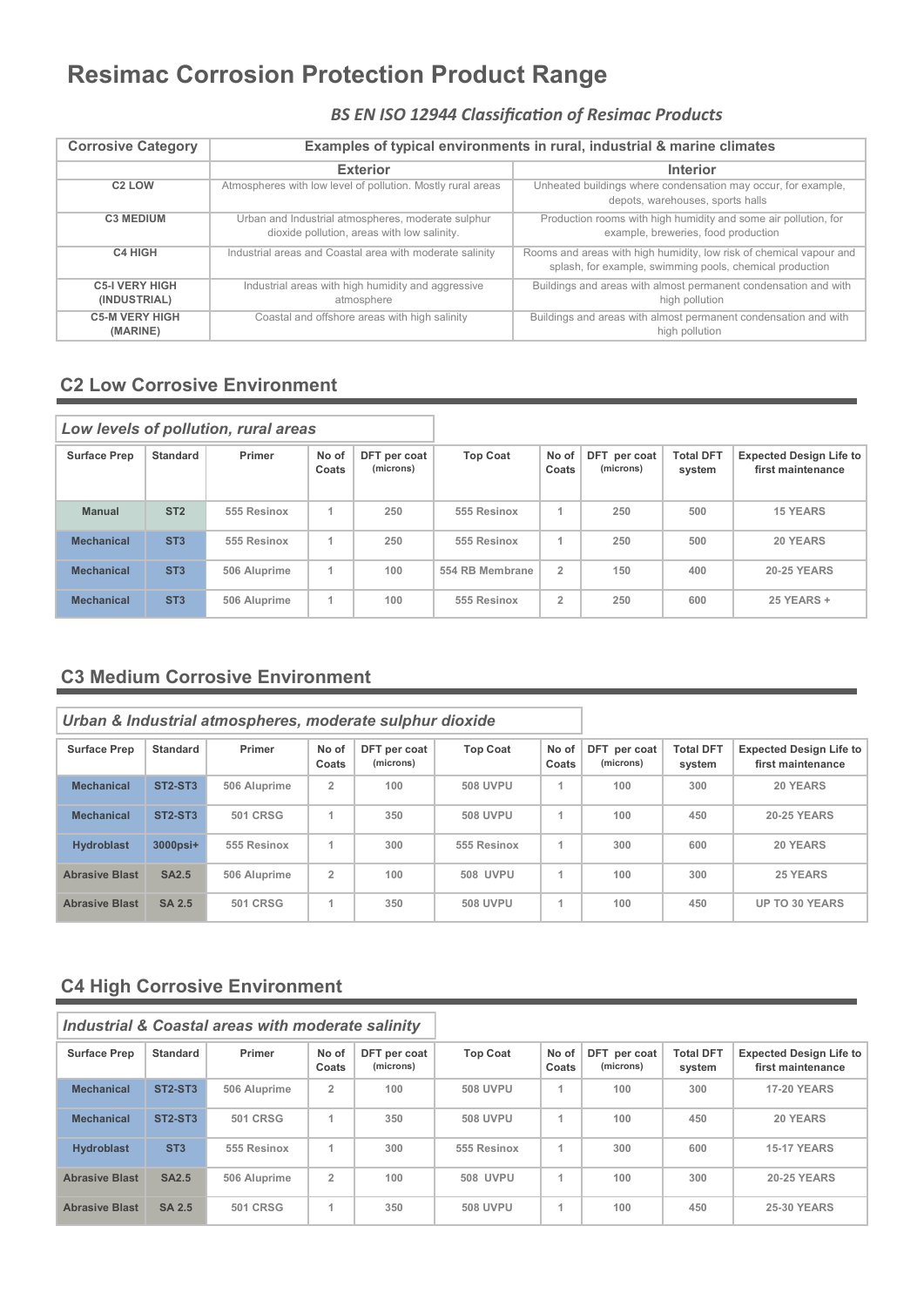### **C5 Very High Corrosive Environment**

| Industrial & Coastal areas with high humidity and aggressive atmospheres |                                  |                 |                |                           |                 |                |                           |                            |                                                     |
|--------------------------------------------------------------------------|----------------------------------|-----------------|----------------|---------------------------|-----------------|----------------|---------------------------|----------------------------|-----------------------------------------------------|
| <b>Surface Prep</b>                                                      | <b>Standard</b>                  | Primer          | No of<br>Coats | DFT per coat<br>(microns) | <b>Top Coat</b> | No of<br>Coats | DFT per coat<br>(microns) | <b>Total DFT</b><br>system | <b>Expected Design Life to</b><br>first maintenance |
| <b>Mechanical</b>                                                        | ST <sub>2</sub> -ST <sub>3</sub> | 506 Aluprime    | $\overline{2}$ | 100                       | <b>508 UVPU</b> | 1              | 100                       | 300                        | <b>15 YEARS</b>                                     |
| <b>Mechanical</b>                                                        | <b>ST2-ST3</b>                   | <b>501 CRSG</b> | 1              | 350                       | <b>508 UVPU</b> | 1              | 100                       | 450                        | <b>15-17 YEARS</b>                                  |
| <b>Hydroblast</b>                                                        | ST <sub>3</sub>                  | 555 Resinox     |                | 300                       | 555 Resinox     |                | 300                       | 600                        | <b>10-15 YEARS</b>                                  |
| <b>Abrasive Blast</b>                                                    | <b>SA2.5</b>                     | 506 Aluprime    | $\overline{2}$ | 100                       | <b>508 UVPU</b> | 4              | 100                       | 300                        | <b>15-20 YEARS</b>                                  |
| <b>Abrasive Blast</b>                                                    | <b>SA 2.5</b>                    | <b>501 CRSG</b> | 1              | 350                       | <b>508 UVPU</b> | 1              | 100                       | 450                        | 20 YEARS                                            |
| <b>Abrasive Blast</b>                                                    | <b>SA 2.5</b>                    | <b>501 CRSG</b> | 1              | 350                       | <b>508 UVPU</b> | $\overline{2}$ | 100                       | 550                        | 25 YEARS                                            |

*Industrial & Coastal areas with high humidity and aggressive atmospheres* 

### **Application of 530 H100 to hot surfaces ranging from 100˚C to 240˚C**

| <b>Surface Prep</b> | Surface tem-<br>perature           | Product   | No of<br>Coats | DFT per coat<br>(microns) | <b>Total DFT</b><br>system | <b>Expected Design Life to</b><br>first maintenance |
|---------------------|------------------------------------|-----------|----------------|---------------------------|----------------------------|-----------------------------------------------------|
| <b>Manual</b>       | 100°C - 130°C                      | 530HA100  | 4              | 100                       | 400                        | 5 YEARS                                             |
| <b>Manual</b>       | $130^{\circ}$ C - $160^{\circ}$ C  | 530HA100  | 4              | 100                       | 400                        | <b>4 YEARS</b>                                      |
| <b>Manual</b>       | 160°C - 200°C                      | 530HA100  | $\Delta$       | 100                       | 400                        | 3 YEARS                                             |
| <b>Manual</b>       | $200^{\circ}$ C - 240 $^{\circ}$ C | 530HA100  | $\Delta$       | 100                       | 400                        | 2 YEARS                                             |
| <b>Mechanical</b>   | 100°C - 130°C                      | 530HA100  | 3              | 100                       | 300                        | 8 YEARS                                             |
| <b>Mechanical</b>   | 130°C - 160°C                      | 530HA100  | 3              | 100                       | 300                        | <b>7 YEARS</b>                                      |
| <b>Mechanical</b>   | $160^{\circ}$ C - 200 $^{\circ}$ C | 530HA100  | 3              | 100                       | 300                        | <b>6 YEARS</b>                                      |
| <b>Mechanical</b>   | $200^{\circ}$ C - 240 $^{\circ}$ C | 530HA100  | 3              | 100                       | 300                        | 5 YEARS                                             |
| <b>Hydroblast</b>   | $100^{\circ}$ C - 130 $^{\circ}$ C | 530HA100  | 3              | 100                       | 300                        | <b>10 YEARS</b>                                     |
| <b>Hydroblast</b>   | 130°C - 160°C                      | 530HA100  | 3              | 100                       | 300                        | 9 YEARS                                             |
| <b>Hydroblast</b>   | 160°C - 200°C                      | 530 HA100 | 3              | 100                       | 300                        | 8 YEARS                                             |
| <b>Hydroblast</b>   | 200°C - 240°C                      | 530HA100  | 3              | 100                       | 300                        | <b>7 YEARS</b>                                      |

The information outlined in the tables above and on the opposite page are for use as a general guide only. Please speak to your local Resimac representative or contact Resimac direct on info@resimac.co.uk or telephone the technical department on +44 (0) 1845 577498 for more detailed information on our corrosion protection coatings.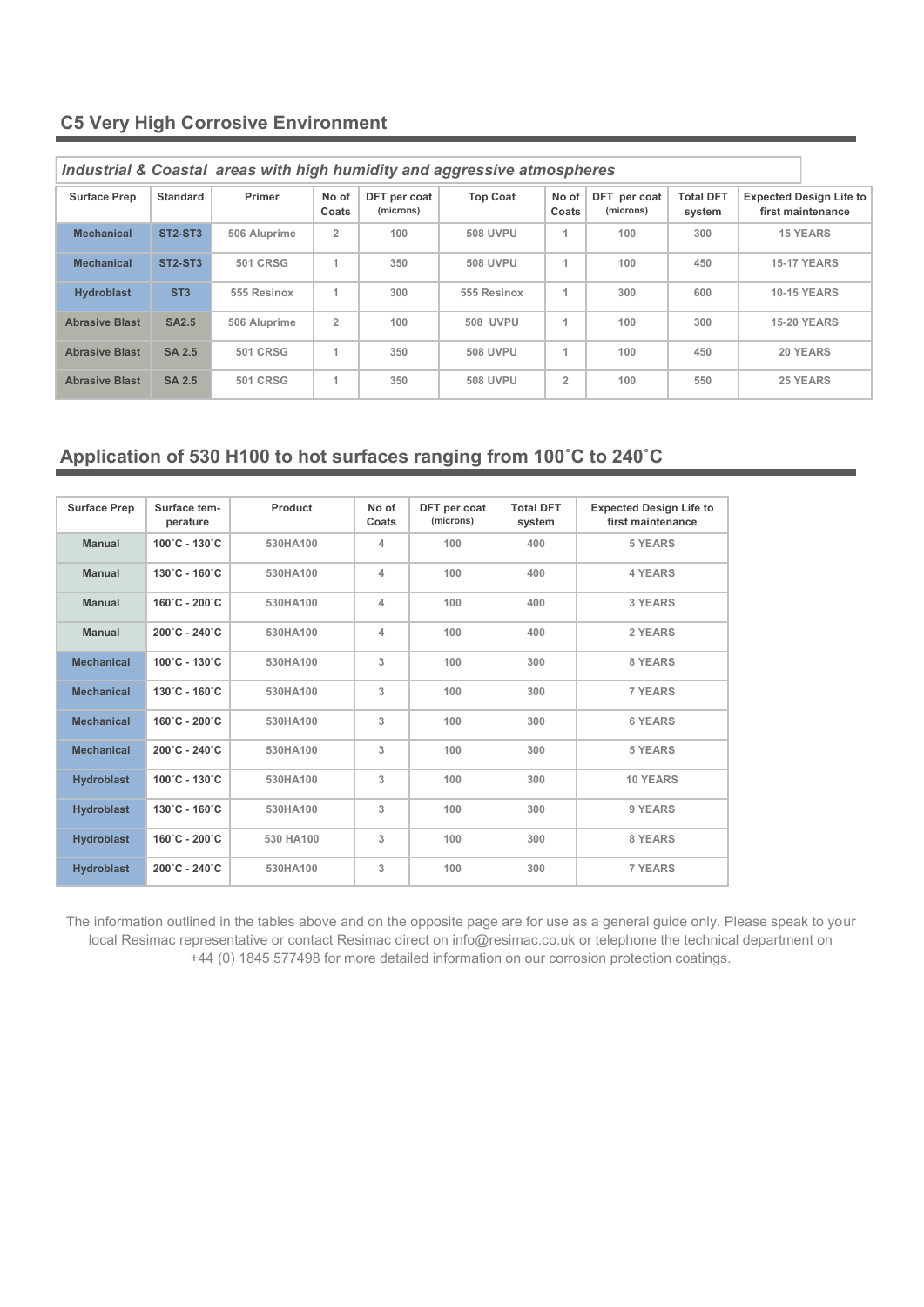**Resichem 503 SPEP** *Low viscosity primer for sealing concrete surfaces* 

a two component solvent free low viscosity epoxy primer designed to seal porous surfaces. The coating can be applied to cementitious surfaces with a moisture content of 8% or less.

- **Solvent free epoxy technology**
- **Low viscosity penetrating primer**
- **Apply by brush, roller or standard airless spray**
- **Consolidates and seals porous surfaces**
- **Improves adhesion of epoxy or PU top coats**
- **Tolerant of less than ideal surface preparation**
- **Cures at low temperatures (5˚C)**
- **Fast cure and extended working life grades available**





*Concrete surface primed using Resichem 503 SPEP prior to application of Resichem 501 CRSG* 





*Concrete surface on a chemical containment area was mechanically abraded and sealed with Resichem 503 SPEP prior to being over coated with Resichem 501 CRSG* 





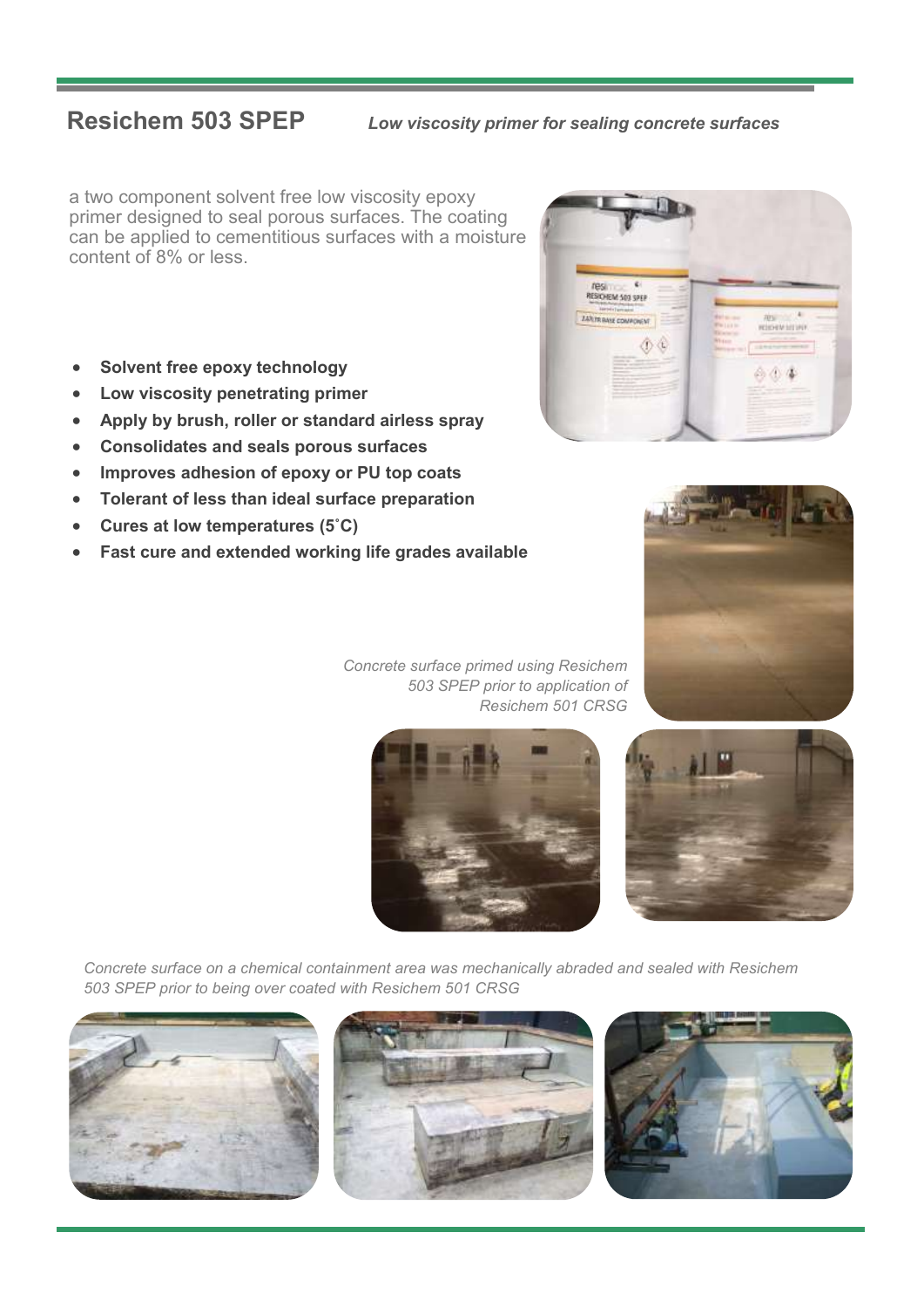### **Resichem 505 Damp Seal** *Primer for sealing concrete surfaces with a high moisture content, up to 25%*

a two component solvent free epoxy primer designed to seal porous surfaces with excessive moisture content. The coating can be applied to cementitious surfaces with a moisture reading up to 25%.

- **Solvent free epoxy technology**
- **Designed for damp surfaces**
- **Apply to concrete with high moisture content**
- **Seals and prevents further ingress of moisture**
- **Apply by brush, roller or standard airless spray**
- **Consolidates and seals porous surfaces**
- **Improves adhesion of epoxy or PU top coats**
- **Tolerant of less than ideal surface preparation**







*Concrete wall suffering from weather and UV degradation sealed with Resichem 505 Damp Seal*

*Concrete structure sealed with Resichem 505 Damp Seal prior to Resichem 501 CRSG being applied in 2 coats.*



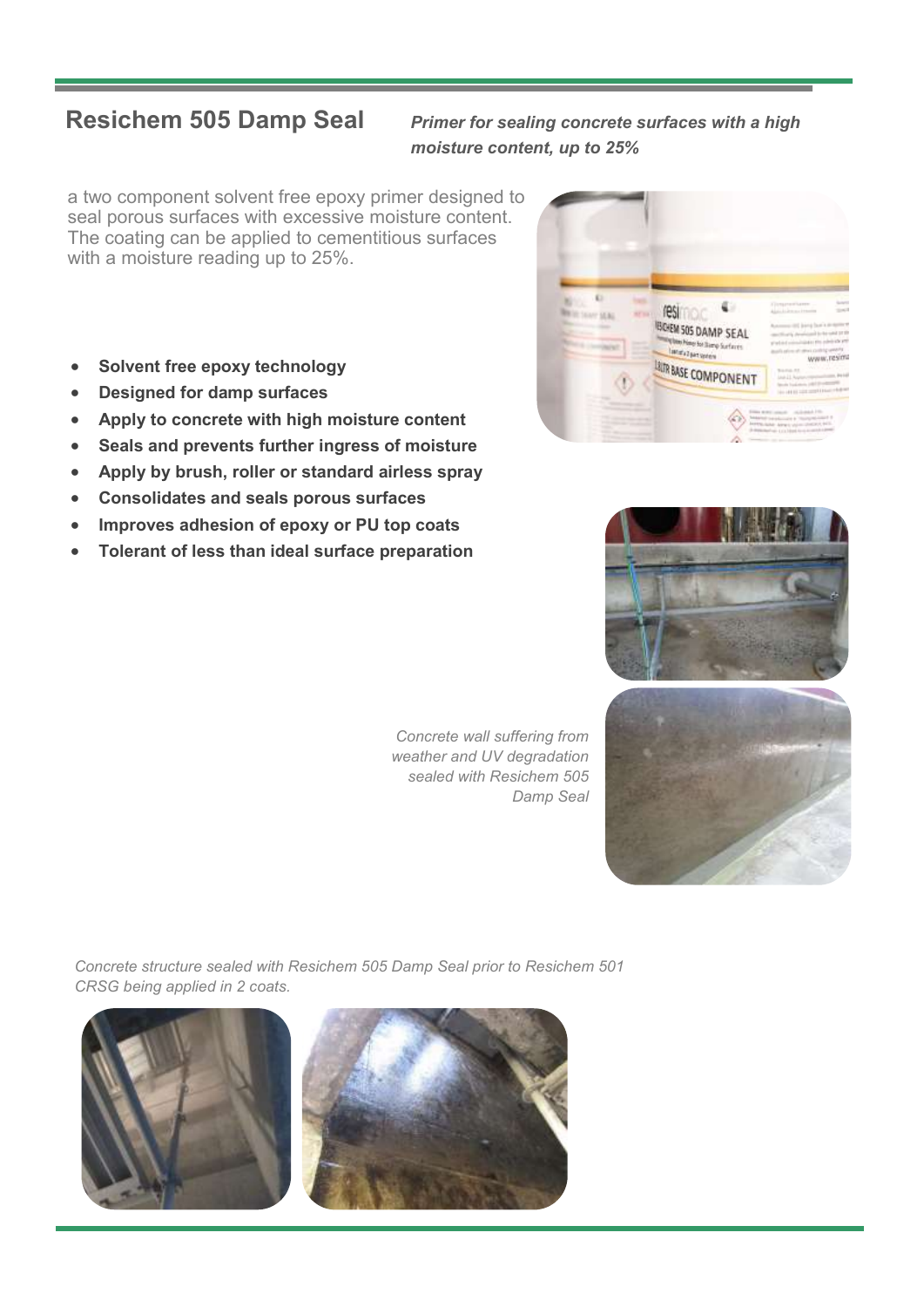### **Resichem 501 CRSG** *high build solvent free epoxy base coat for metallic & concrete surfaces*

is a two component solvent free epoxy corrosion protection coating. The coating can be applied to mechanical, hydroblasted and abrasive blast cleaned surfaces.

- **Solvent free epoxy technology**
- **Brush applied, roller or spray applied**
- **Apply at 300-500 microns WFT**
- **Compatible with acrylic and polyurethane top coats**
- **Excellent adhesion to metallic and primed concrete substrates**
- **Cures at low temperatures (5˚C)**





*Bridge over UK rail line mechanically abraded and coated with 2 x coats of Resichem 501CRSG. Once cured Resichem 508 UVPU was applied to give a UV resistant finish*



*Badly corroded pipe surfaces were hydro-blasted at a European refinery and coated with 2 x coats of Resichem 501 CRSG to give long term protection against CUI*



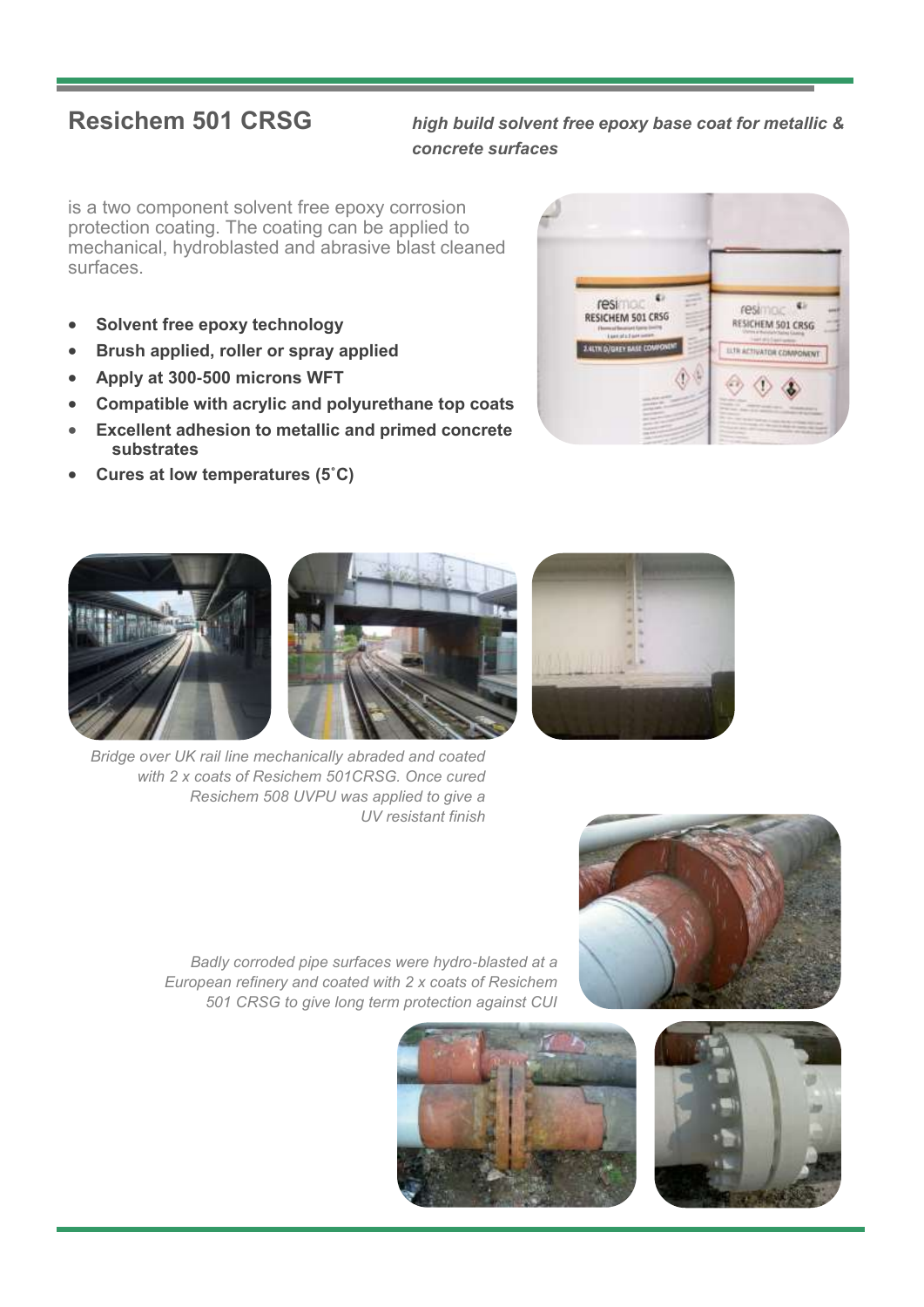**Resichem 501 CRSG** *high build solvent free epoxy base coat for metallic & concrete surfaces* 



*Structural steel underneath a water tank abrasive blast cleaned and coated with Resichem 501 CRSG*

This material can be used to resurface and protect—

- **Bridges**
- **Stairways**
- **External tank surfaces**
- **Structural steel**
- **Machinery**
- **External pipe surfaces**
- **Transformers**
- **Steel containers**
- **Pump & Valve casings**



*Diesel storage tank at a UK marina was badly corroded due to the corrosive environment. The external tank surfaces were mechanically abraded and protected using Resichem 501 CRSG.*









*Gantry crane in a chemical facility was mechanically abraded and coated with Resichem 501 CRSG*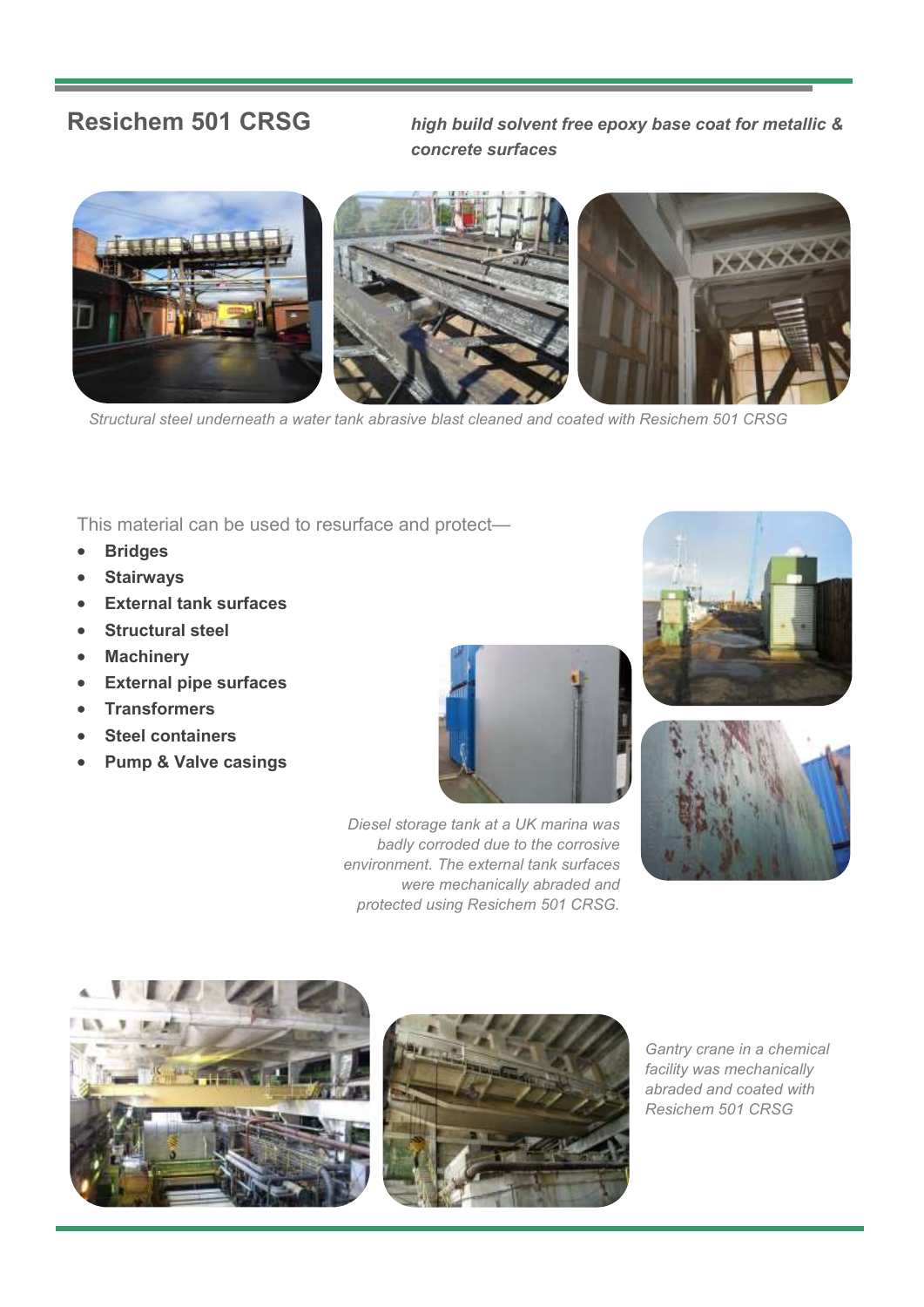**Resichem 506 Aluprime** *thin film solvent based epoxy base coat for manual & mechanically prepared surfaces* 

is a two component solvent based low viscosity epoxy coating ideal for application to manual or mechanically prepared surfaces. The product can cure at temperatures as low as 5˚C.

- **Solvent based epoxy technology**
- **Brush, roller or spray applied**
- **Cures at low temperatures**
- **Compatible with acrylic and polyurethane top coats**
- **Tolerant of less than ideal surface preparation**
- **Provides long term protection in C1-C5 corrosive environments**

This material can be used to resurface and protect—

- **Bridges**
- **Stairways**
- **External tank surfaces**
- **Structural steel**
- **Machinery**
- **External pipe surfaces**
- **Transformers**
- **Steel containers**
- **Pump & Valve casings**

*Process Pipes at a chemical site required protection from external corrosion. All surfaces were mechanically abraded and coated with 506 Aluprime and 508 UVPU top coat*







*External pipe surfaces at a waste water treatment plant had become badly corroded. The surfaces of the pipes were mechanically abraded and protected with 2 x coats of 506 Aluprime* 



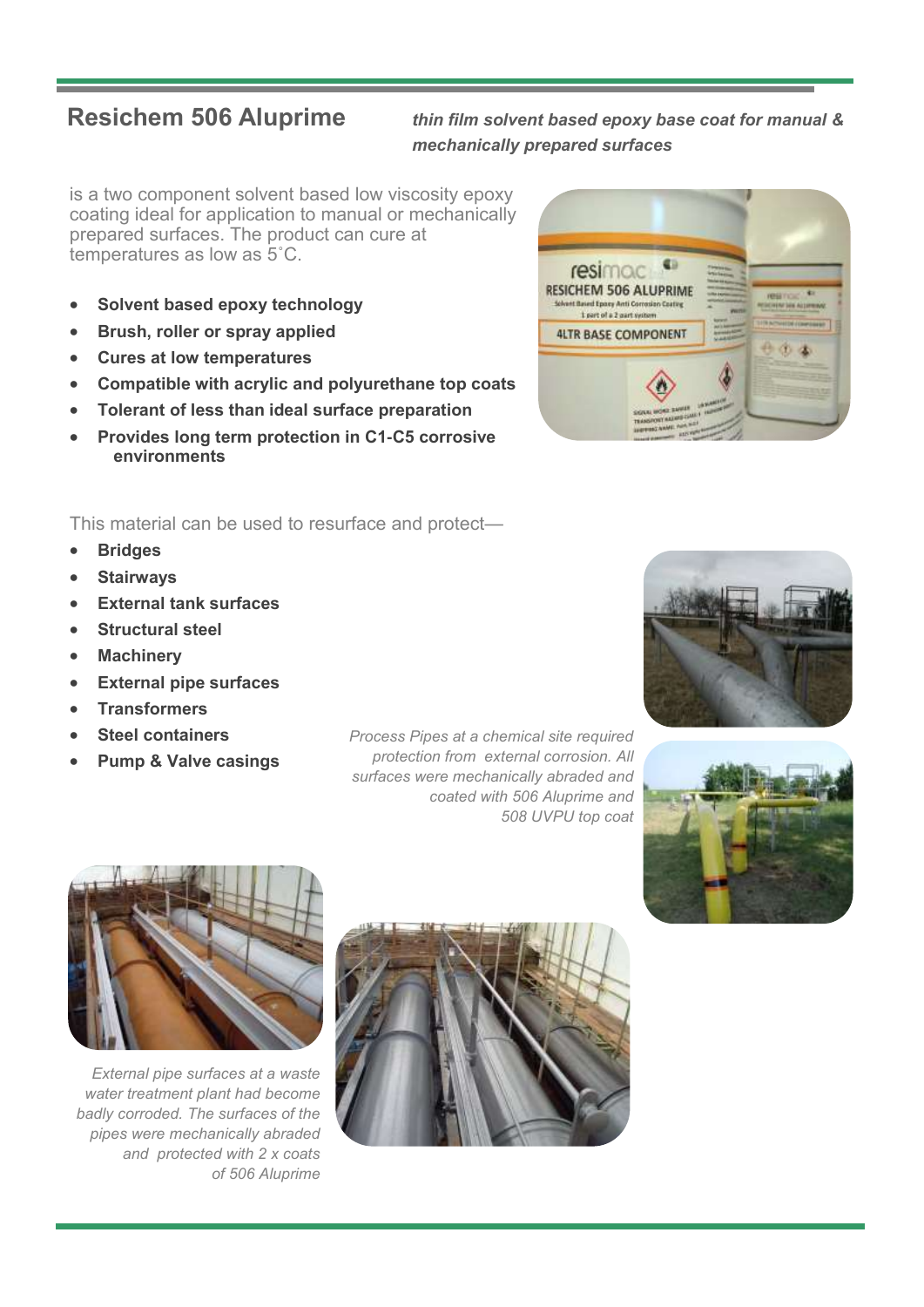## **Resichem 554 RB Membrane** *solvent based rubberised acrylic top coat, UV Stable*

is a single component solvent based rubberised acrylic top coat. The coating can be applied to primed metallic and concrete surfaces.

- **Solvent based rubberised acrylic technology**
- **Single component**
- **Apply by brush or roller**
- **Cures at low temperatures (5˚C)**
- **Flexible with excellent elongation**
- **Shower resistant after 15 minutes**
- **UV stable**
- **Provides long term protection in C1-C5 corrosive environments**

This material can be used to resurface and protect—

- **Bridges**
- **Stairways**
- **External tank surfaces**
- **Structural steel**







*Floating roof on crude oil tank hydro blasted at 1000psi, primed using 506 Aluprime and over coated with 554 RB membrane* 



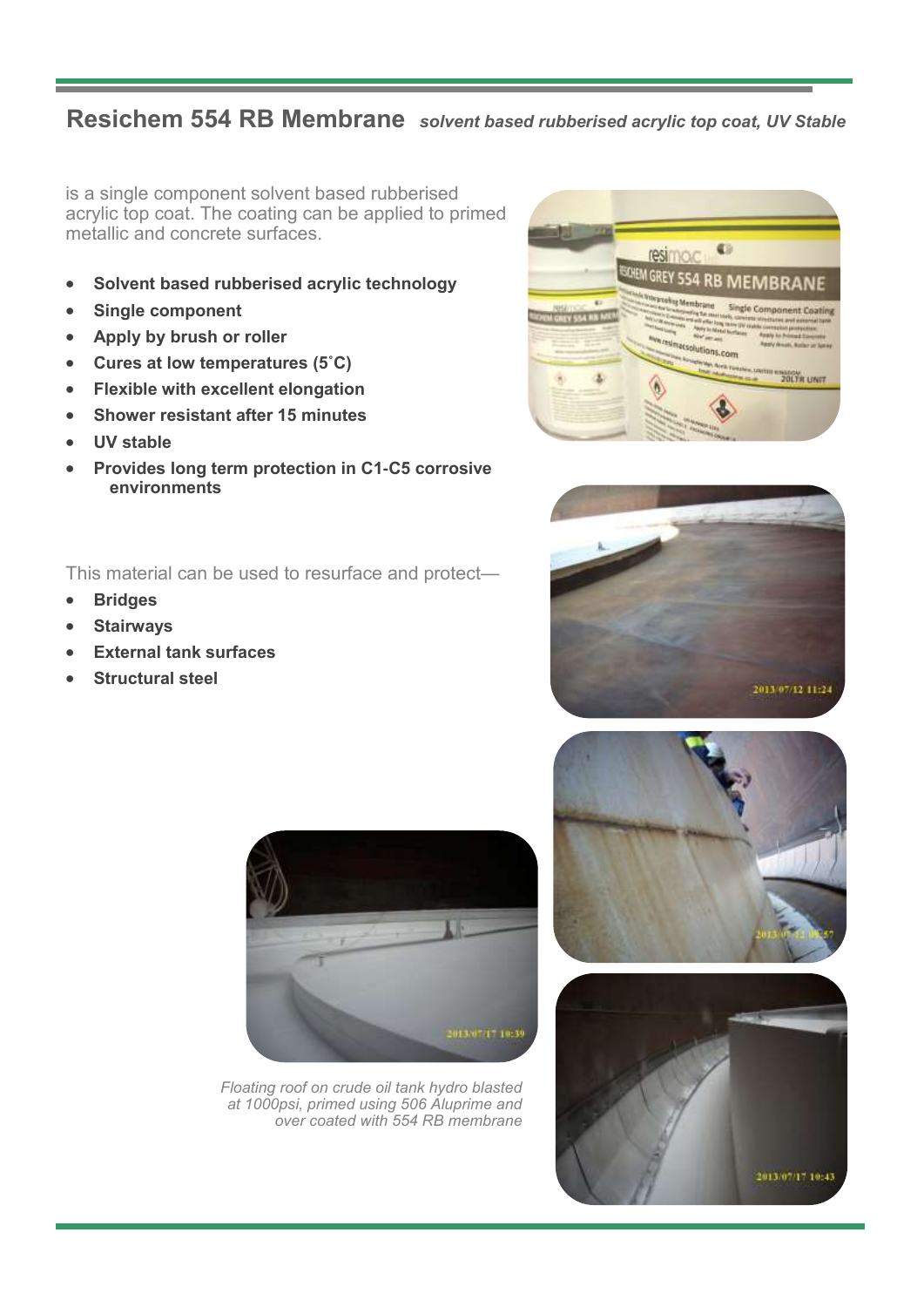**Resichem 555 Resinox** *water based acrylic membrane top coat, UV Stable* 

is a single component water based acrylic top coat. The coating can be applied to manually, mechanically, hydro-blasted and abrasive cleaned surfaces to provide long term corrosion protection

- **Water based acrylic technology**
- **Single component**
- **Apply by brush, roller or standard airless spray**
- **Flexible with excellent elongation**
- **Touch dry in 60 minutes at 20˚C**
- **Tolerant of less than ideal surface preparation**
- **No primer required on metallic surfaces**
- **UV stable**
- **Provides long term protection in corrosive environments**



*Petrol storage tank at European refinery hydroblasted and coated with 2 x coats of Resichem 555 Resinox* 







*Large crane at fertiliser plant required a long term corrosion protection system. All surfaces were mechanically abraded and coated with 2 x coats of Resichem 55 Resinox*



![](_page_11_Picture_19.jpeg)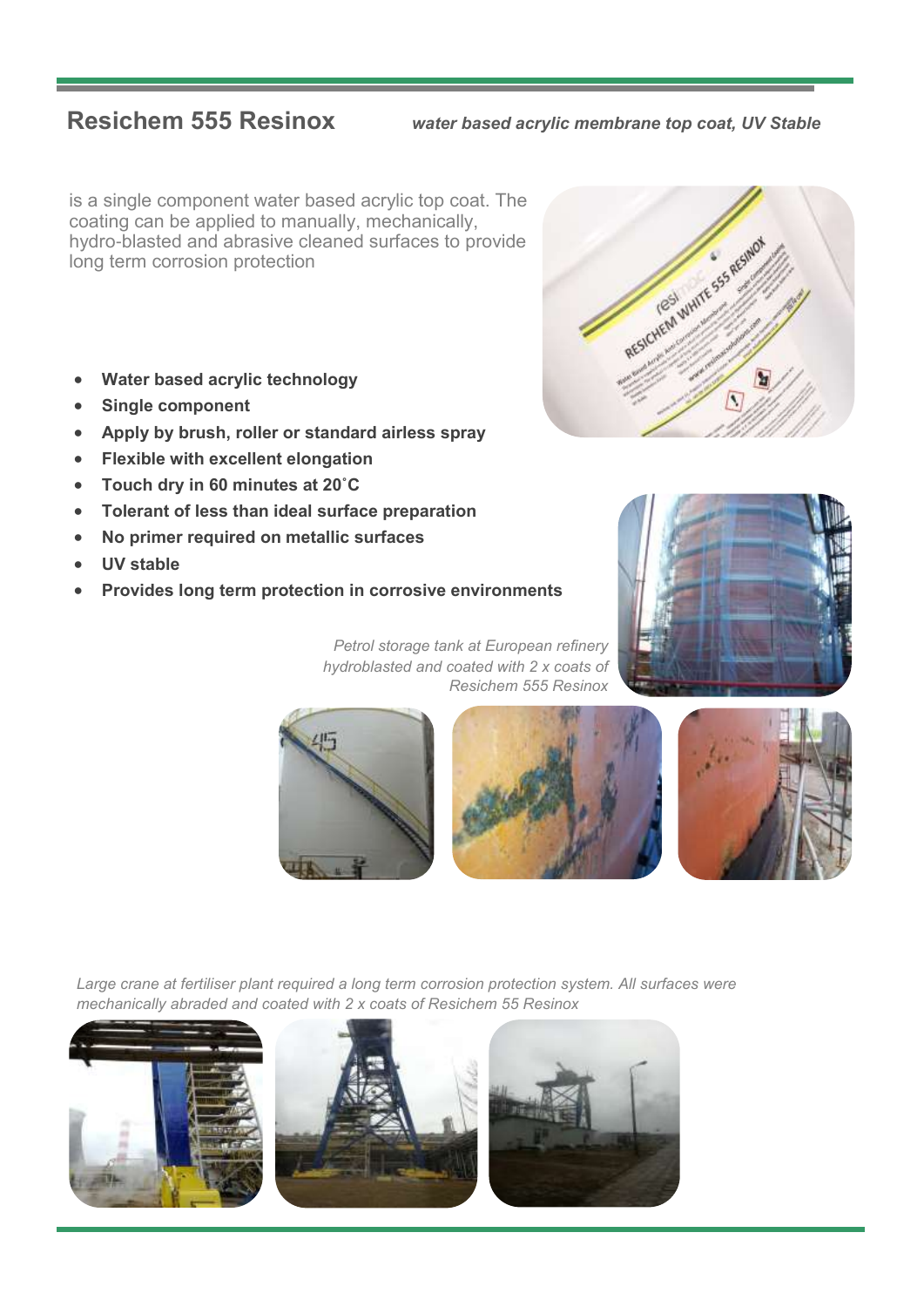**Resichem 555 Resinox** *water based acrylic membrane top coat, UV Stable* 

![](_page_12_Picture_2.jpeg)

*Crude oil storage tank roof was cleaned with high pressure water at 1000psi. Resichem 555 Resinox was applied in 2 coats at 500 microns wet film thickness per coat.*

This material can be used to resurface and protect—

- **Bridges**
- **Stairways**
- **External tank surfaces**
- **Structural steel**
- **Containers**
- **Transformers**
- **Pylons**

![](_page_12_Picture_12.jpeg)

*As part of a large coating contract 8 crude oil storage tanks were coated at a European oil refinery with Resichem 555 Resinox* 

![](_page_12_Picture_14.jpeg)

![](_page_12_Picture_15.jpeg)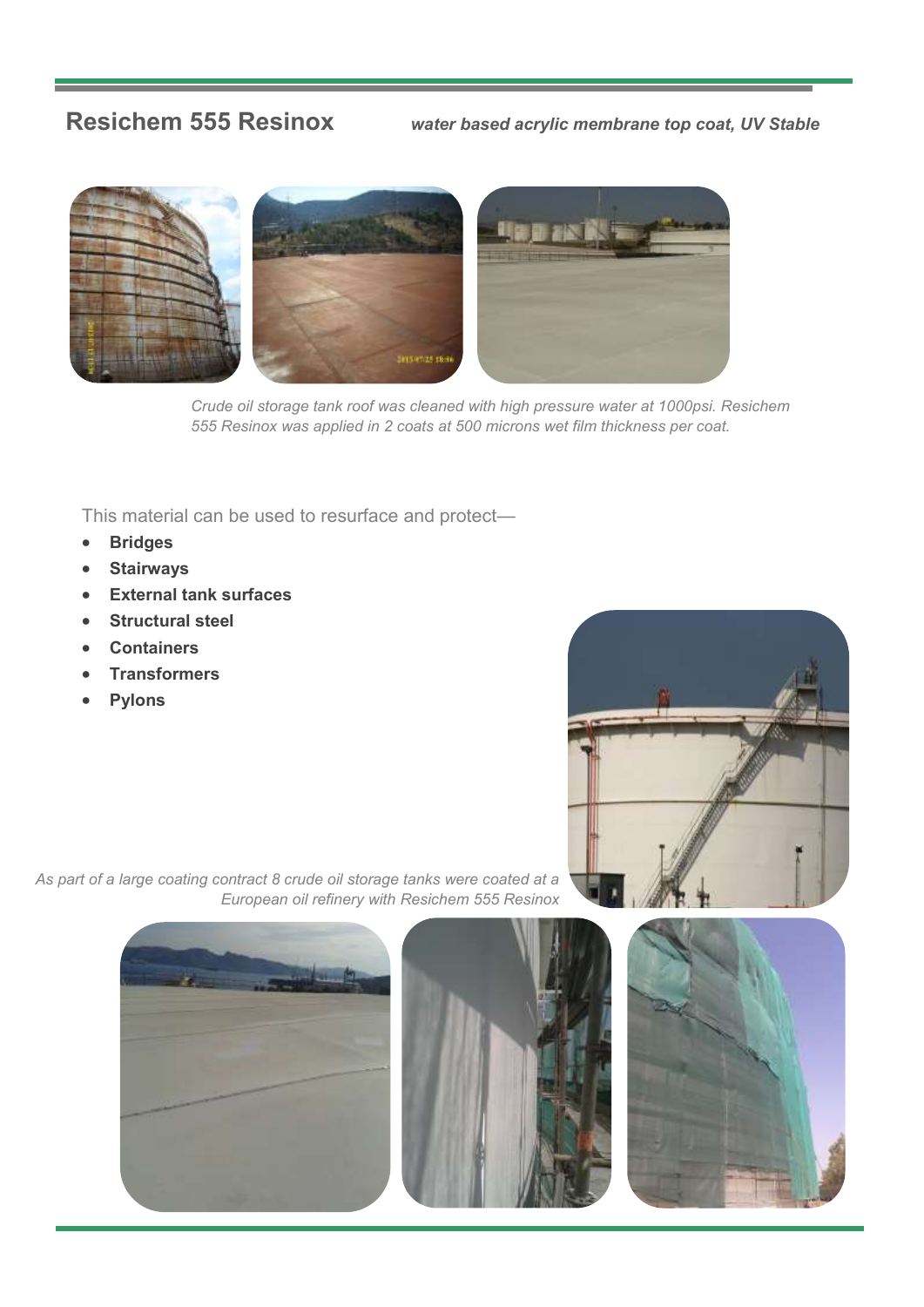**Resichem 508 UVPU** *solvent based polyurethane top coat, UV Stable* 

is a two component solvent based low viscosity polyurethane top coat for primed metallic and concrete surfaces. Resichem 508 UVPU is proven to offer long term asset protection with excellent UV stability.

- **Solvent based polyurethane technology**
- **Two component**
- **Apply by brush, roller or standard airless spray**
- **Excellent flexibility once cured**
- **Apply to metallic surfaces primed with 506 Aluprime or 501 CRSG**
- **Apply to concrete surfaces primed with 503 SPEP and 505 Damp Seal**
- **UV stable**
- **Provides long term protection in C1-C5 corrosive environments**
- **Available in a wide range of RAL or BS colours**

![](_page_13_Picture_12.jpeg)

![](_page_13_Picture_13.jpeg)

![](_page_13_Picture_14.jpeg)

![](_page_13_Picture_15.jpeg)

![](_page_13_Picture_16.jpeg)

*Concrete surfaces of a subway were mechanically abraded, primed with 503 SPEP and top coated with 508 UVPU*

![](_page_13_Picture_18.jpeg)

![](_page_13_Picture_19.jpeg)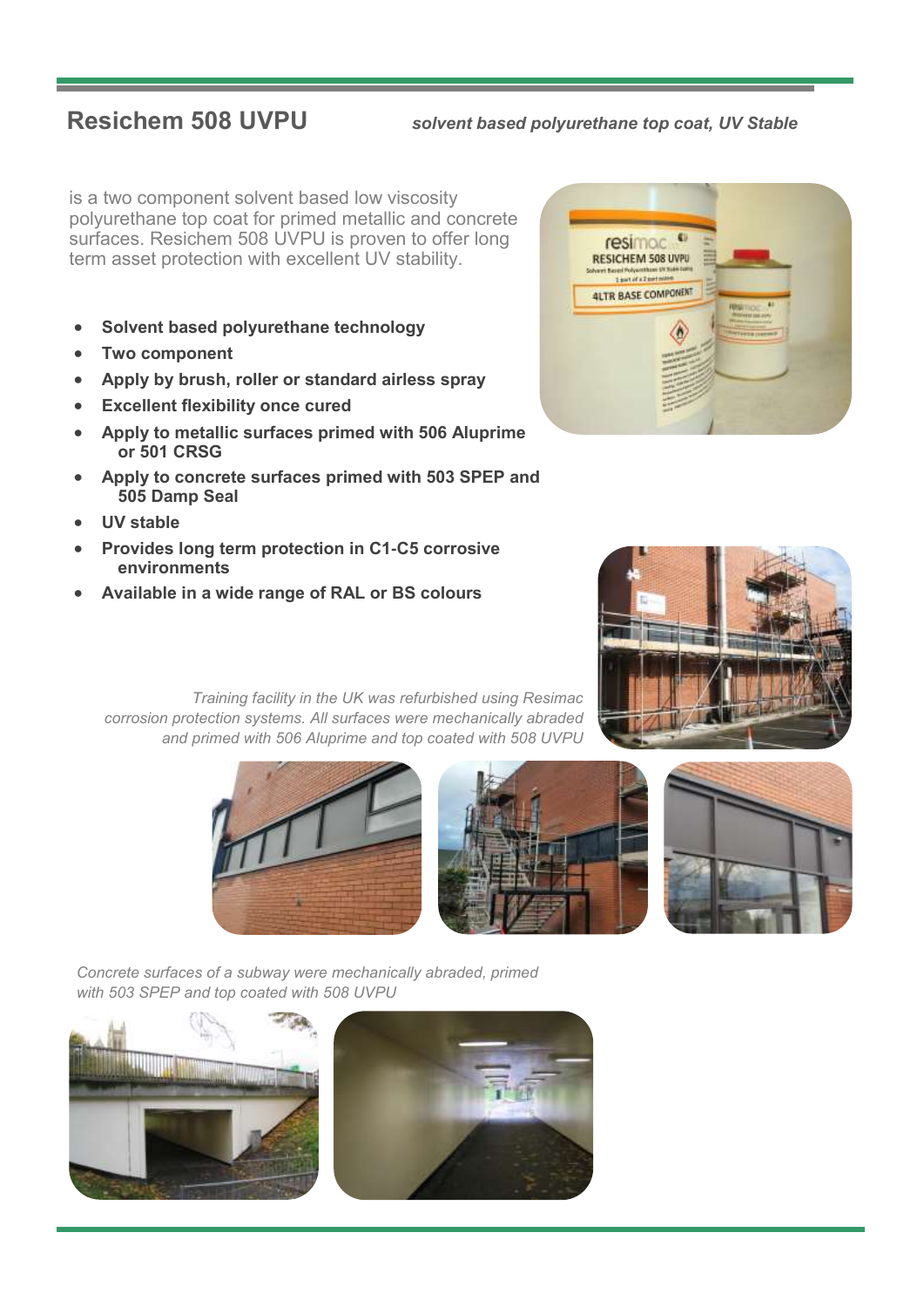**Resichem 508 UVPU** *solvent based polyurethane top coat, UV Stable* 

![](_page_14_Picture_2.jpeg)

![](_page_14_Picture_3.jpeg)

*The external tank surfaces were mechanically abraded and primed using Resichem 501 CRSG, once cured a single coat of 508 UVPU was applied to give a UV stable finish to the tank surface*

This material can be used to resurface and protect—

- **Bridges**
- **Stairways**
- **External tank surfaces**
- **Structural steel**
- **Machinery**
- **External pipe surfaces**
- **Transformers**
- **Steel containers**
- **Pump & Valve casings**

*Grain silo required a 15 year + coating system to protect from further surface corrosion. The mechanically prepared surface was primed with 2 x coats of 506 Aluprime and top coated with 2 x coats of 508 UVPU*

![](_page_14_Picture_16.jpeg)

![](_page_14_Picture_17.jpeg)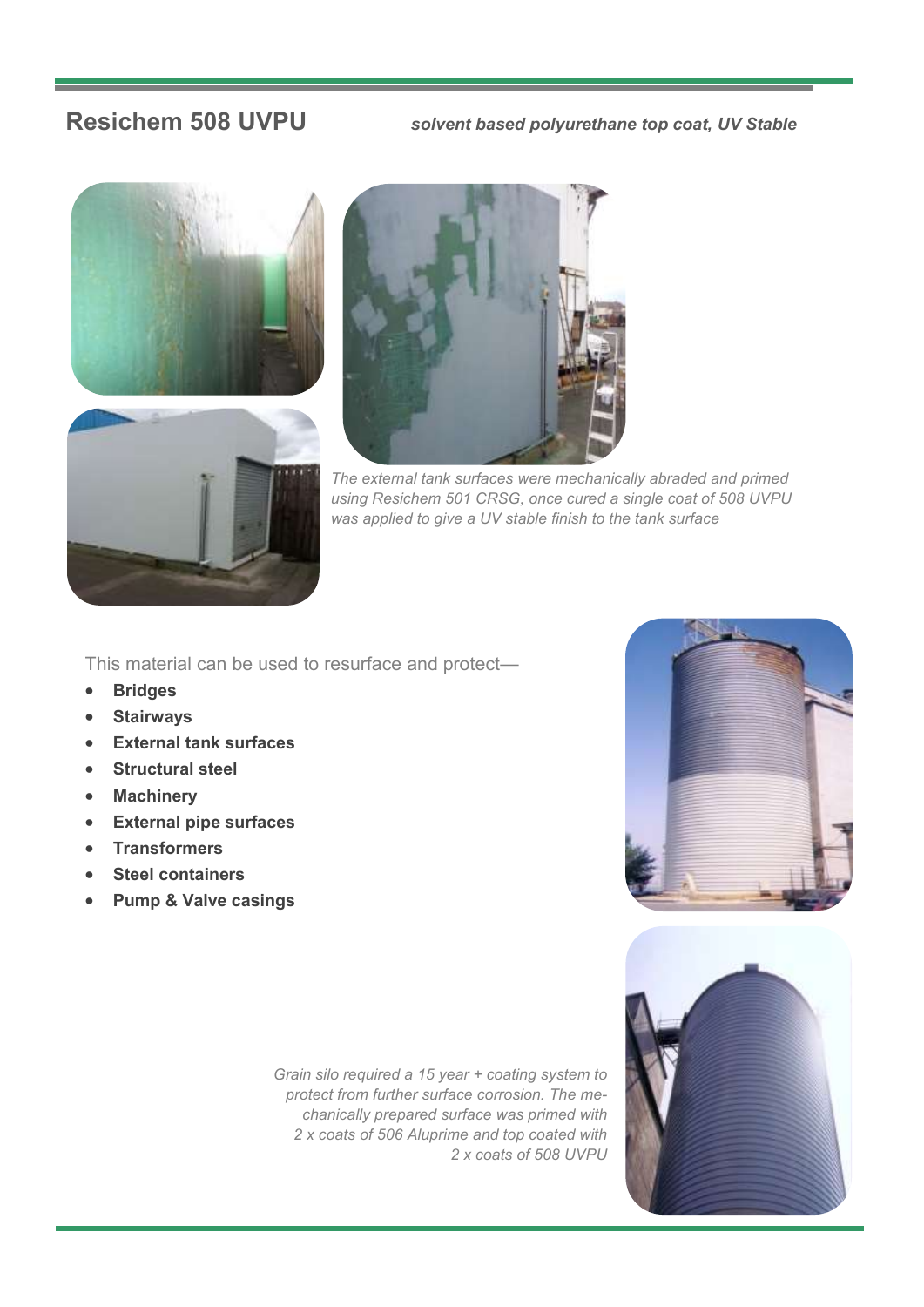**Resichem 530 HA100** *Single component heat activated epoxy novolac for process surfaces ranging from 100˚C-240˚C* 

a single component heat activated epoxy novolac coating that has been designed to be applied to process surfaces ranging from 100˚C-240˚C. The product offers outstanding corrosion protection even to metallic surfaces with less than ideal surface preparation

- **Solvent free epoxy novolac technology**
- **Fast curing at elevated temperatures**
- **Apply to surfaces ranging from 100˚C-240˚C**
- **Apply by brush, roller or standard airless spray**
- **No primer required on metallic surfaces**
- **Provides long term protection in C1-C5 corrosive environments**

This material can be used to resurface and protect—

- **Pipes**
- **Process equipment**
- **Valve and pump casings**
- **External tank surfaces**

*Nozzle on a hydrochloric acid storage tank operating at 115˚C was rebuilt using 107 Metal Repair Paste XL and protected using 530H100*

![](_page_15_Picture_15.jpeg)

![](_page_15_Picture_16.jpeg)

![](_page_15_Picture_17.jpeg)

*Resichem 530 HA100 applied to hot process pipes operating at 150-160˚C using standard airless spray*

![](_page_15_Picture_19.jpeg)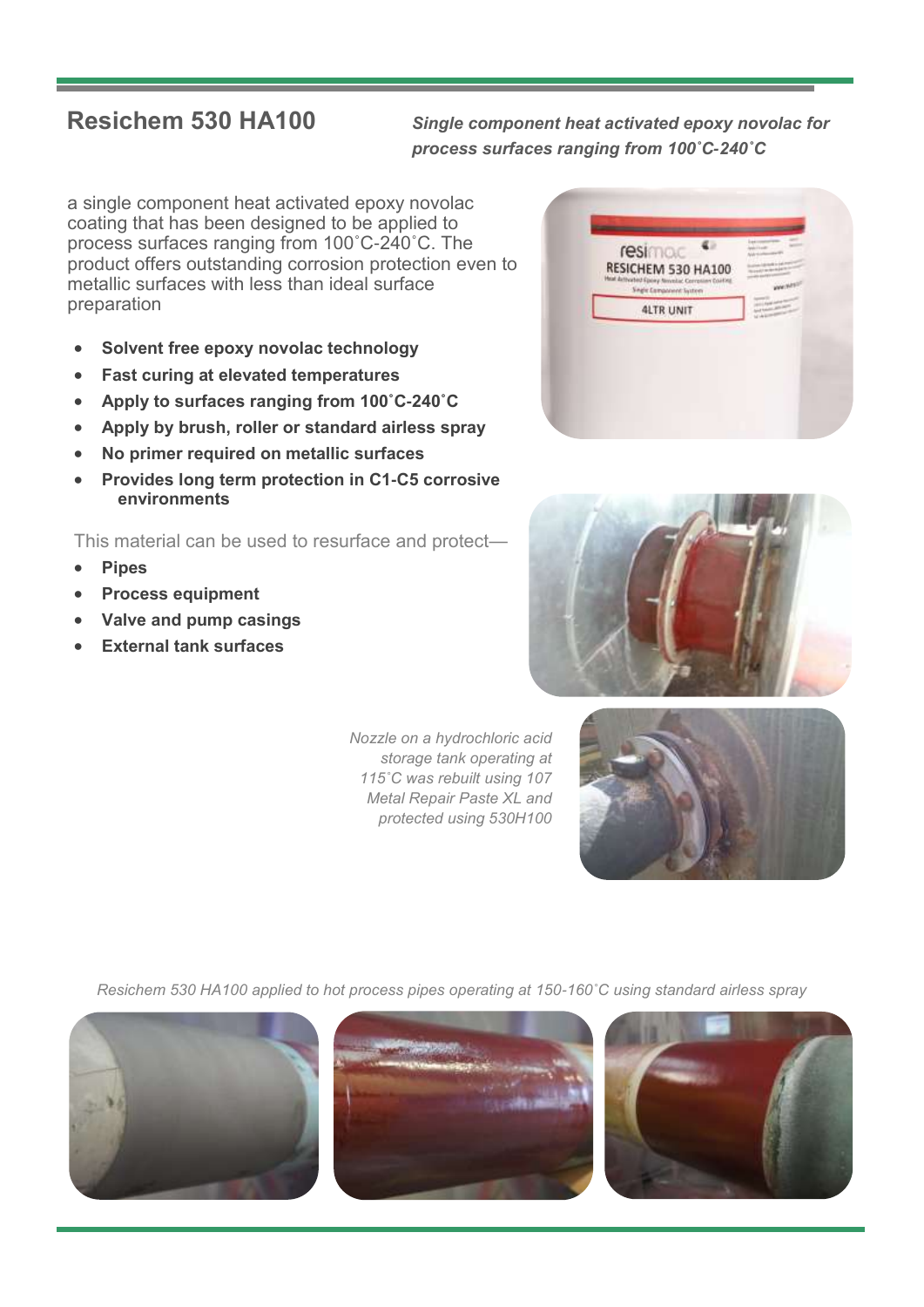## **Corrosion Protection Product Testing and Characteristics**

|                                                              | 501                                   | 503                                   | 505                                         | 506                                   | 508                                    | 554                   | 555         | 530                                            |
|--------------------------------------------------------------|---------------------------------------|---------------------------------------|---------------------------------------------|---------------------------------------|----------------------------------------|-----------------------|-------------|------------------------------------------------|
| <b>Compressive strength</b><br>Tested to ASTM D 695          | 648kg/ $cm2$<br>(9200psi)             | 629 $kg/cm2$<br>(8945psi)             | 629 $kg/cm2$<br>(8945psi)                   | N/A                                   | N/A                                    | N/A                   | N/A         | N/A                                            |
| <b>Corrosion Resistance</b><br><b>Tested to ASTM B117</b>    | 5000 hours                            | 5000 hours                            | 5000 hours                                  | 5000 hours                            | 5000 hours                             | 5000 hours            | 5000 hours  | 1000 hours                                     |
| <b>UV Resistance</b><br><b>Tested to ASTM G53</b>            | N/A                                   | N/A                                   | N/A                                         | N/A                                   | 1000 hours                             | 1000 hours 1000 hours |             | N/A                                            |
| <b>Elongation</b><br>Tested to ASTM D412                     | N/A                                   | N/A                                   | N/A                                         | N/A                                   | N/A                                    | 200%                  | 230%        | N/A                                            |
| <b>Corrosion Weathering</b><br><b>Tested to ASTM D4798</b>   | N/A                                   | N/A                                   | N/A                                         | N/A                                   | 1500 hours                             | 1500 hours            | 1500 hours  | N/A                                            |
| <b>Flexural Strength</b><br><b>Tested to ASTM D790</b>       | $522$ kg/cm <sup>2</sup><br>(7400psi) | $371$ kg/cm <sup>2</sup><br>(5275psi) | 371kg/cm <sup>2</sup><br>$(5275\text{psi})$ | N/A                                   | N/A                                    | N/A                   | N/A         | N/A                                            |
| <b>Hardness</b><br>Rockwell R to ASTM D785                   | 80                                    | 84                                    | 84                                          | 75                                    | 80                                     | N/A                   | N/A         | 90                                             |
| <b>Sag Resistance</b>                                        | 400 microns                           | 150 microns                           | 150 microns                                 | 150 microns                           | 150 microns                            | 1mm                   | 750 microns | 500 microns                                    |
| <b>Tensile Shear Adhesion</b><br><b>Tested to ASTM D1002</b> | $194$ kg/cm <sup>2</sup><br>(2750psi) | $201$ kg/cm <sup>2</sup><br>(2860si)  | $201$ kg/cm <sup>2</sup><br>(2860si)        | $195$ kg/cm <sup>2</sup><br>(2770psi) | $180$ kg/cm <sup>2</sup><br>(2550 psi) | N/A                   | N/A         | $197$ kg/cm <sup>2</sup><br>$(2800\text{psi})$ |
| Solids %                                                     | 100                                   | 100                                   | 100                                         | 80                                    | 55                                     | 50                    | 55          | 100                                            |
| <b>Base density</b><br>gm per $cm3$                          | 1.78                                  | 1.12                                  | 1.15                                        | 1.15                                  | 1.514                                  | N/A                   | N/A         | N/A                                            |
| <b>Activator density</b><br>$gm$ per cm <sup>3</sup>         | 1.04                                  | 1.00                                  | 1.02                                        | 1.02                                  | 1.035                                  | N/A                   | N/A         | N/A                                            |
| <b>Mixed product density</b><br>gm per cm <sup>3</sup>       | 1.56                                  | 1.08                                  | 1.08                                        | 1.12                                  | 1.418                                  | 1.5                   | 1.5         | 1.4                                            |
| <b>Dry heat resistance</b><br>(°C)                           | 200                                   | 150                                   | 150                                         | 130                                   | 130                                    | 90                    | 90          | 240                                            |
| Intermittent wet heat resistance<br>(°C)                     | 120                                   | 100                                   | 120                                         | 90                                    | 70                                     | 50                    | 50          | 150                                            |
| <b>Immersion temperature resistance</b><br>(°C)              | 60                                    | 60                                    | 60                                          | 40                                    | 50                                     | N/A                   | N/A         | 60                                             |
| <b>Mixing ratio by volume</b>                                | 2.4:1                                 | 2:1                                   | 3:2                                         | 4:1                                   | 4:1                                    | N/A                   | N/A         | N/A                                            |
| <b>Mixing ratio by weight</b>                                | 4:1                                   | 2.24:1                                | 1.65:1                                      | 4.5:1                                 | 4.5:1                                  | N/A                   | N/A         | N/A                                            |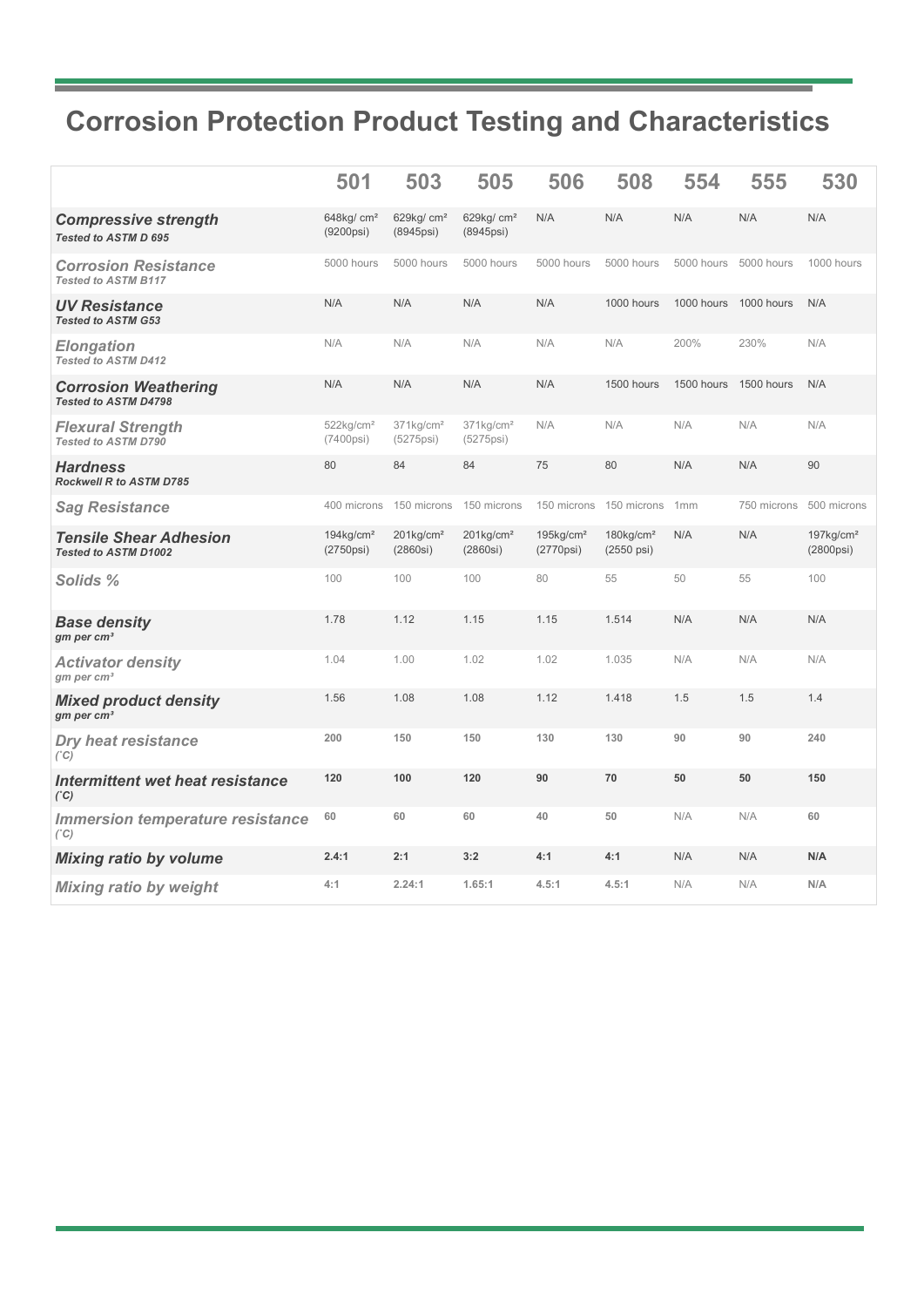## **Corrosion Protection Product Cure times**

|     | $10^{\circ}$ C     |                     |                     | $20^{\circ}$ C |                     |                     | $30^{\circ}$ C |                     |                     | 40°C               |                     |                     |
|-----|--------------------|---------------------|---------------------|----------------|---------------------|---------------------|----------------|---------------------|---------------------|--------------------|---------------------|---------------------|
|     | Pot life           | Minimum<br>Overcoat | Maximum<br>Overcoat | Pot life       | Minimum<br>Overcoat | Maximum<br>Overcoat | Pot life       | Minimum<br>Overcoat | Maximum<br>Overcoat | Pot life           | Minimum<br>Overcoat | Maximum<br>Overcoat |
| 501 | 60mins             | 8hrs                | 72hrs               | 30mins         | 4hrs                | 36hrs               | 15mins         | 2hrs                | 18hrs               | 7.5mins            | 1hr                 | 9hrs                |
| 503 | 50 <sub>mins</sub> | 8hrs                | 48hrs               | 25mins         | 4hrs                | 24hrs               | 12.5mins       | 2hrs                | 12hrs               | 6mins              | 1 <sub>hr</sub>     | 6hrs                |
| 505 | 90mins             | 16hrs               | 48hrs               | 45mins         | 8hrs                | 24hrs               | 22.5mins       | 4hrs                | 12hrs               | 11 <sub>mins</sub> | 4hrs                | 12hrs               |
| 506 | 4hrs               | 16hrs               | 48hrs               | 2hrs           | 8hrs                | 24hrs               | 1hr            | 4hrs                | 12hrs               | 30mins             | 4hrs                | 12hrs               |
| 508 | 1 <sub>hr</sub>    | 3hrs                | 72hrs               | 30mins         | 90mins              | 36hrs               | 15mins         | 45mins              | 18hrs               | 7.5mins            | 45mins              | 18hrs               |
| 554 | 60mins             | 2hrs                | 5days               | 30mins         | 60mins              | 5days               | 15mins         | 30mins              | 5days               | 7.5mins            | 15mins              | 5days               |
| 555 | DO.                | <b>NOT</b>          | <b>USE</b>          | 30mins         | 1hr                 | 5days               | 15mins         | 30mins              | 5days               | 7.5mins            | 30mins              | 5days               |

## **Corrosion Protection Product Coverage Rates**

| <b>Product</b> | <b>Pack Size 75</b> | mics                | 100<br>mics       | 125<br>mics       | 150<br>mics         | 200<br>mics               | 250<br>mics      | 300<br>mics                 | 400<br>mics        | 500<br>mics      |
|----------------|---------------------|---------------------|-------------------|-------------------|---------------------|---------------------------|------------------|-----------------------------|--------------------|------------------|
| 501            | $3.4$ ltr           |                     |                   |                   |                     | 17m <sup>2</sup>          |                  | $13.6m2$ 11.3m <sup>2</sup> |                    |                  |
|                | 16 <sub>Itr</sub>   |                     |                   |                   |                     | 80 <sup>m²</sup>          | 64m <sup>2</sup> | 52.8m <sup>2</sup>          |                    |                  |
| 503            | $1$ ltr             |                     | 10 <sup>m²</sup>  | 8m <sup>2</sup>   | 6.6 <sup>m²</sup>   | 5m <sup>2</sup>           | 4m <sup>2</sup>  |                             |                    |                  |
|                | 4ltr                |                     | 40 <sup>m²</sup>  | 32m <sup>2</sup>  | 26.4m <sup>2</sup>  | 25m <sup>2</sup>          | 20m <sup>2</sup> |                             |                    |                  |
|                | 18ltr               |                     | 180m <sup>2</sup> | 144m <sup>2</sup> | 118.8m <sup>2</sup> | 90 <sup>m²</sup>          | 72m <sup>2</sup> |                             |                    |                  |
| 505            | $4.5$ ltr           |                     |                   |                   | 29.9 <sup>2</sup>   | $22.5m2$ 18m <sup>2</sup> |                  |                             |                    |                  |
| 506            | 5ltr                | 66.6m <sup>2</sup>  | 50 <sup>m²</sup>  | 40m <sup>2</sup>  | 33.3m <sup>2</sup>  |                           |                  |                             |                    |                  |
|                | 20ltr               | 266.4m <sup>2</sup> | 200m <sup>2</sup> | 160m <sup>2</sup> | 133m <sup>2</sup>   |                           |                  |                             |                    |                  |
| 508            | 5ltr                | 66.6m <sup>2</sup>  | 50 <sup>m²</sup>  | 40 <sup>m²</sup>  | 33.3m <sup>2</sup>  |                           |                  |                             |                    |                  |
| 530            | 4ltr                | 53.3m <sup>2</sup>  | 40m <sup>2</sup>  | 32m <sup>2</sup>  | 26.6m <sup>2</sup>  | 20m <sup>2</sup>          | 16m <sup>2</sup> | 13.2m <sup>2</sup>          | 10 <sup>m²</sup>   |                  |
| 554            | 5ltr                |                     |                   |                   |                     |                           |                  | 16.65m <sup>2</sup>         | 12.5m <sup>2</sup> | 10 <sup>m²</sup> |
|                | 20ltr               |                     |                   |                   |                     |                           |                  | 66.6m <sup>2</sup>          | 50 <sup>m²</sup>   | 40m <sup>2</sup> |
| 555            | 20ltr               |                     |                   |                   |                     |                           |                  | 66.6m <sup>2</sup>          | 50 <sup>m²</sup>   | 40m <sup>2</sup> |

*Please note that all coverage rates quoted are theoretical and do not take into account the condition of the surface being coated*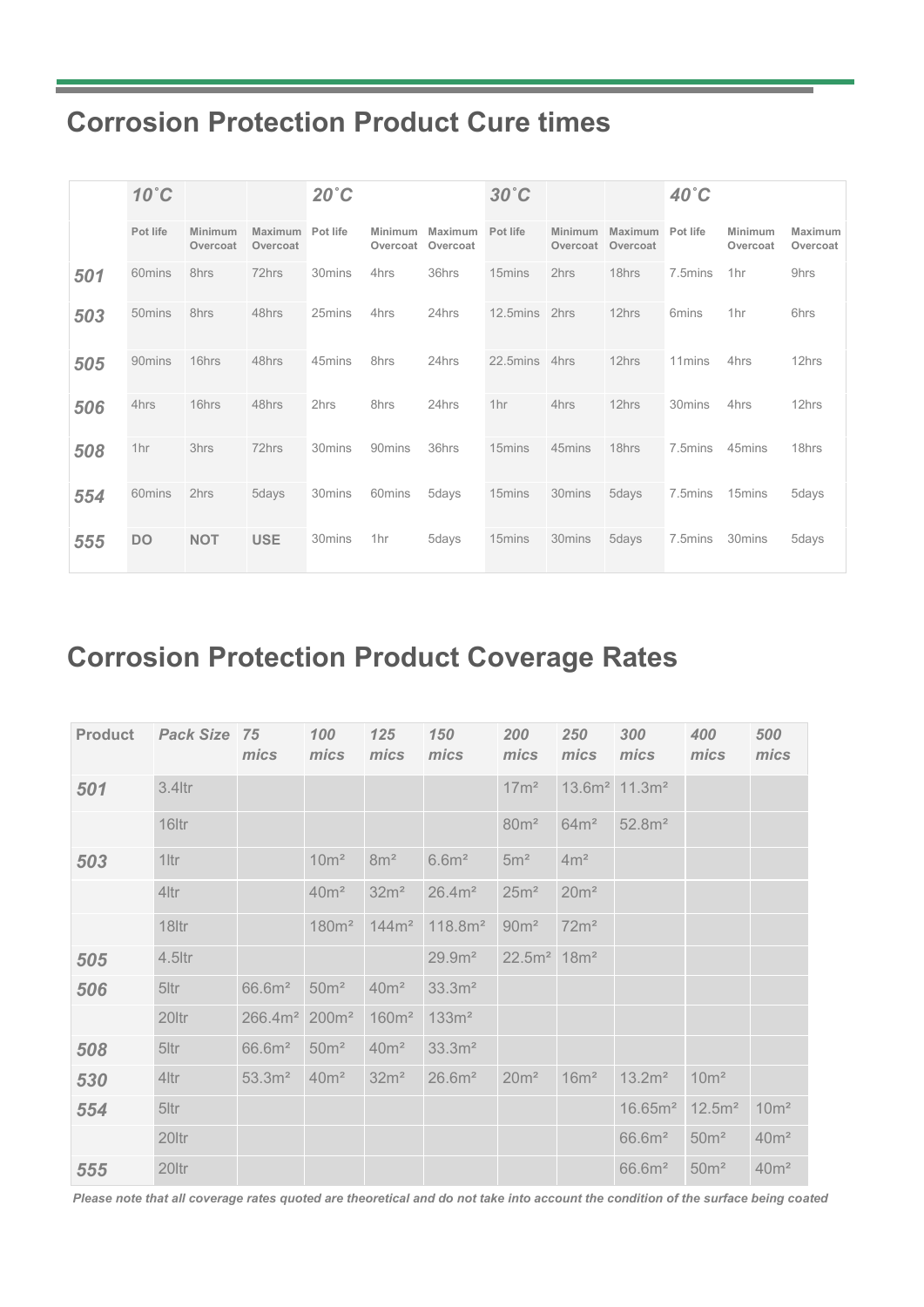## **Resimac Technical Support and Expertise**

![](_page_18_Picture_1.jpeg)

Formed in 2009 and based in the North of England, Resimac manufactures a wide range of solvent free epoxy and polyurethane coatings and engineering materials for the Marine, Chemical, Water, Power, Oil and Gas Industries.

![](_page_18_Picture_3.jpeg)

Our work force has over 120 years experience in the coatings industry and we are able to offer expert technical advice onsite or online 24 hours a day, 7 days a week.

![](_page_18_Picture_5.jpeg)

Contact us direct by email, telephone or by visiting our website.

| Web:   | www.resimacsolutions.com |
|--------|--------------------------|
| Tel:   | +44 (0) 1845 577 498     |
| Email: | info@resimac.co.uk       |

![](_page_18_Picture_8.jpeg)

With over 50 contractors worldwide we are able to offer fast and effective solutions in many of the worlds major industrial areas.